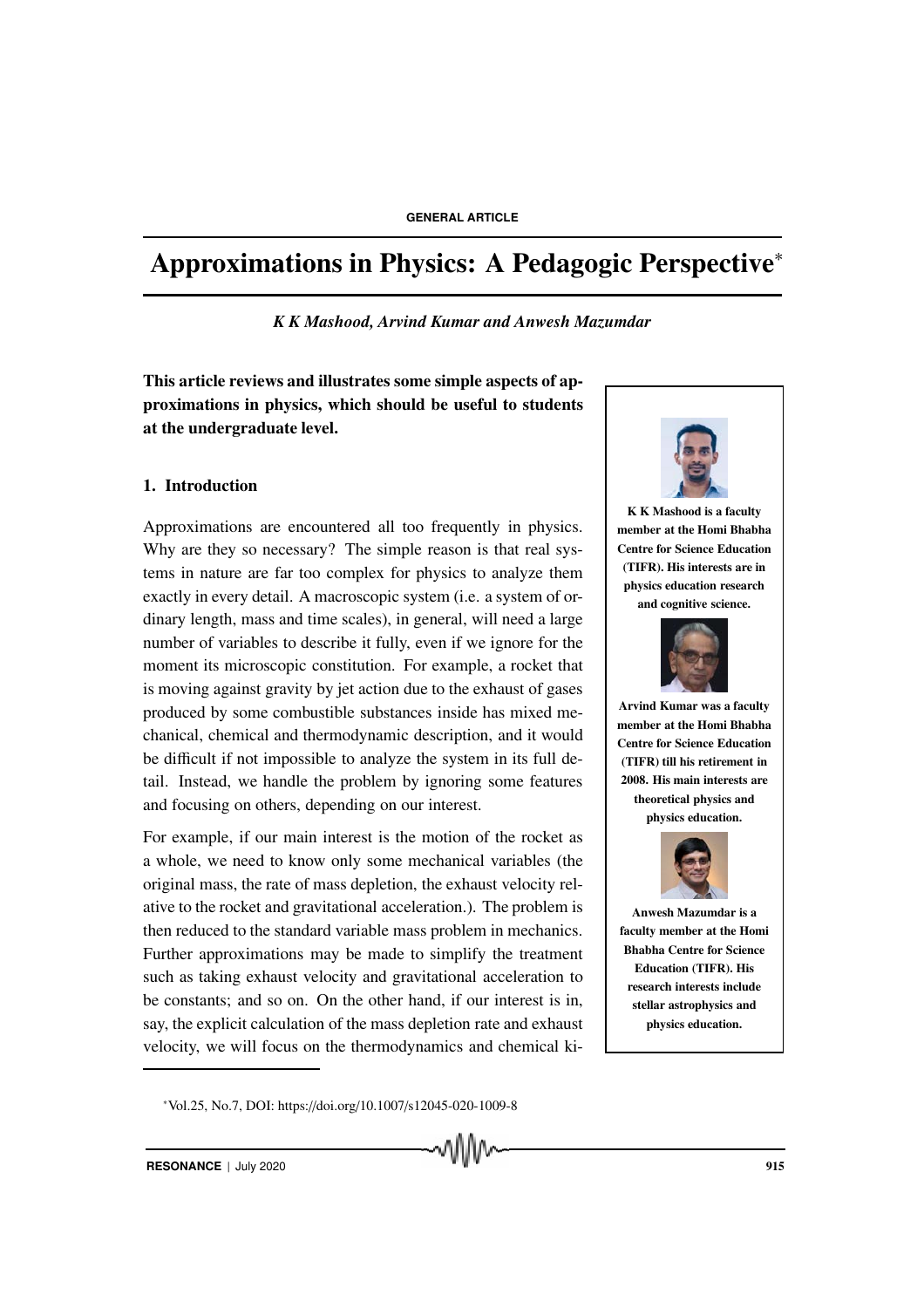Approximation, derivations, modelling, pedagogy.

truncation of reality and approximate description of systems in nature is generally known as 'modelling', and it has worked wonderfully in physics. A model is not the real system; it aims to mirror approximately features or aspects of the system that interest us.

**Keywords** netics of the fuel and ignore for the moment the overall motion of the system.

This strategy of truncation of reality and approximate description of systems in nature is generally known as 'modeling', and it has This strategy of worked wonderfully in physics. A model is not the real system; it aims to mirror approximately features or aspects of the system that interest us. Its purpose is usually to render a problem analytically or numerically tractable. But sometimes modeling goes beyond this aim. A simple model of a real system can occasionally provide insights that a more complete treatment might not. A striking example in history is Einstein's 1905 calculation of (volume dependence of) entropy of thermal radiation inside a closed enclosure. To focus on its non-classical features, Einstein chose to handle the problem in the short wavelength approximation (where the classical Rayleigh-Jeans law was known to fail and the simple Wien's radiation law worked), and arrived at the corpuscular (photon) picture of radiation, which he used to explain the puzzling features of the photoelectric effect. Had Einstein not made the short wavelength approximation but instead worked with the exact and more involved law of black body radiation (derived earlier by Planck in 1900), it is likely he would have got embroiled with the messy details of its entropy calculation and missed the fundamental insight he had obtained from an approximate simple treatment.

> Closely related to approximations are the heuristic strategies of idealization and thought experiments. An ideal gas does not exist for it cannot undergo phase transition that all real gases do. Yet it is an extremely useful construct to describe a real gas; the ideal gas law is found to be an excellent approximation for any dilute (i.e. low density) gas at high temperatures far away from its critical temperature. Thought experiments are nothing but exploration of systems and processes under ideal (if impractical, but, in principle, possible) conditions. Their enormous role in arriving at radical new concepts and laws is evident in history in the thought experiments of, for example, Galileo (involving frictionless inclined planes) and Einstein (involving accelerated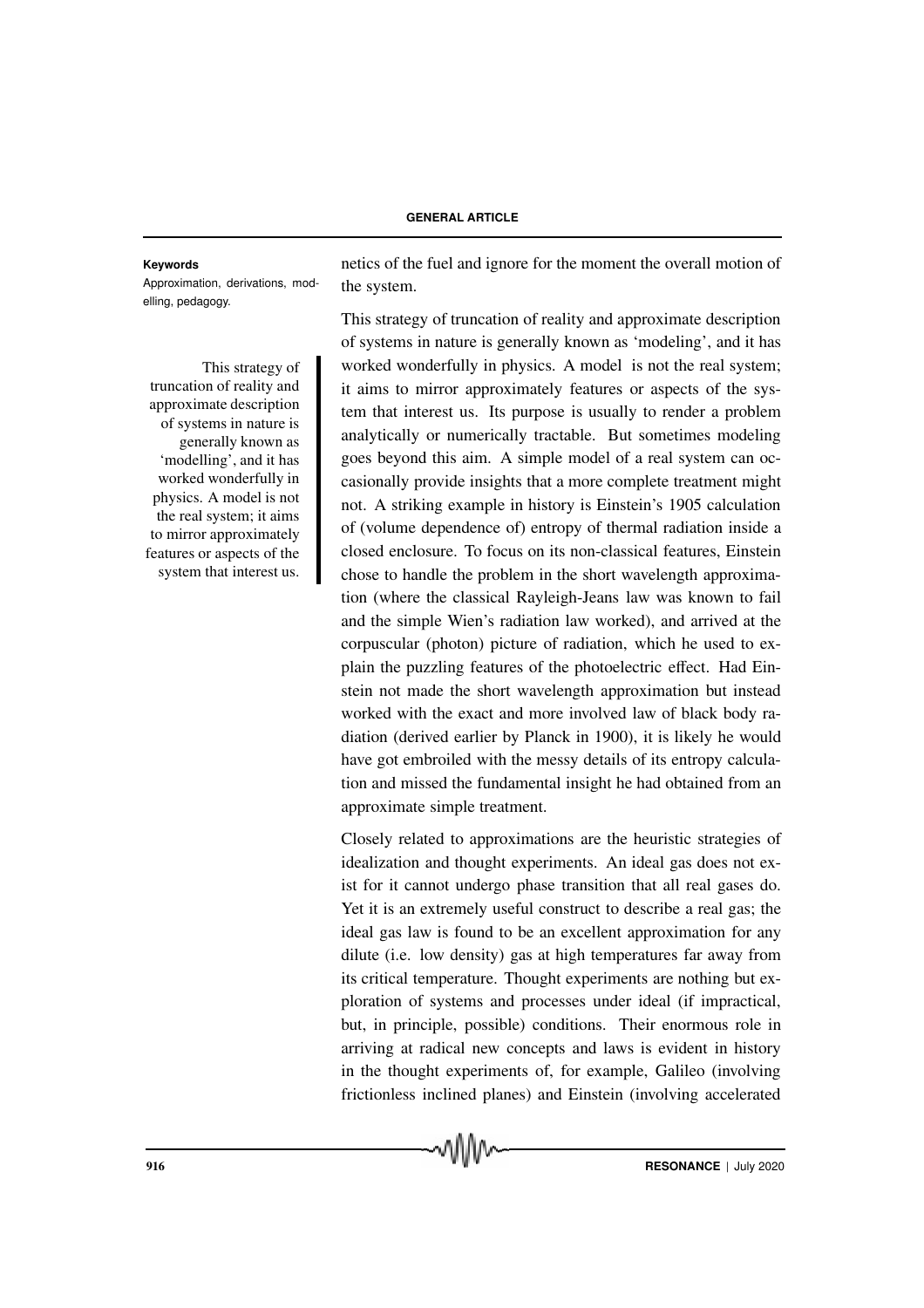elevators), which led respectively to the law of inertia and the In this article we attempt Principle of Equivalence.

The relation/distinction between approximation, idealization, model construction, thought experiment, etc., has been subject to considerable philosophical scrutiny. Since this article is pedagogic in nature, we shall be content to only give some references to the philosophical literature [1, 2, 3] and use the term 'approximation' below in a broad sense that subsumes all other related terms above.

Any physics text or instructional course at the college/university level is replete with derivations and results involving approximations. Experience shows that most students even at fairly senior stages do not appreciate the rationale of this practice, but rather view it as a bag of adhoc tricks cleverly adapted to different contexts to get to the 'expected' results. In this article we attempt to delineate the different elementary aspects of approximations in physics that are part of common knowledge of teachers and experts. We believe that clearly identifying and articulating them explicitly should be pedagogically useful. It may be noted that we are dealing here with approximations in theoretical derivations/results in physics; the issues of numerical approximations and measurement-related errors are not addressed.

### 2. Aspects of Approximations

Reviewing different theoretical derivations and results in physics, we identify some salient and recurring aspects underlying the approximations employed in them. We illustrate them by a few familiar examples. We believe these aspects cover most of the approximations encountered in university level physics.

## 2.1 *An approximation in physics usually entails some dimensionless quantity, say* α*, being considered very small;*  $\alpha \ll 1$ .

This rather obvious point is not always emphasized in our instruction. The result is that we frequently encounter statements like "If

MMW

to delineate the different elementary aspects of approximations in physics that are part of common knowledge of teachers and experts.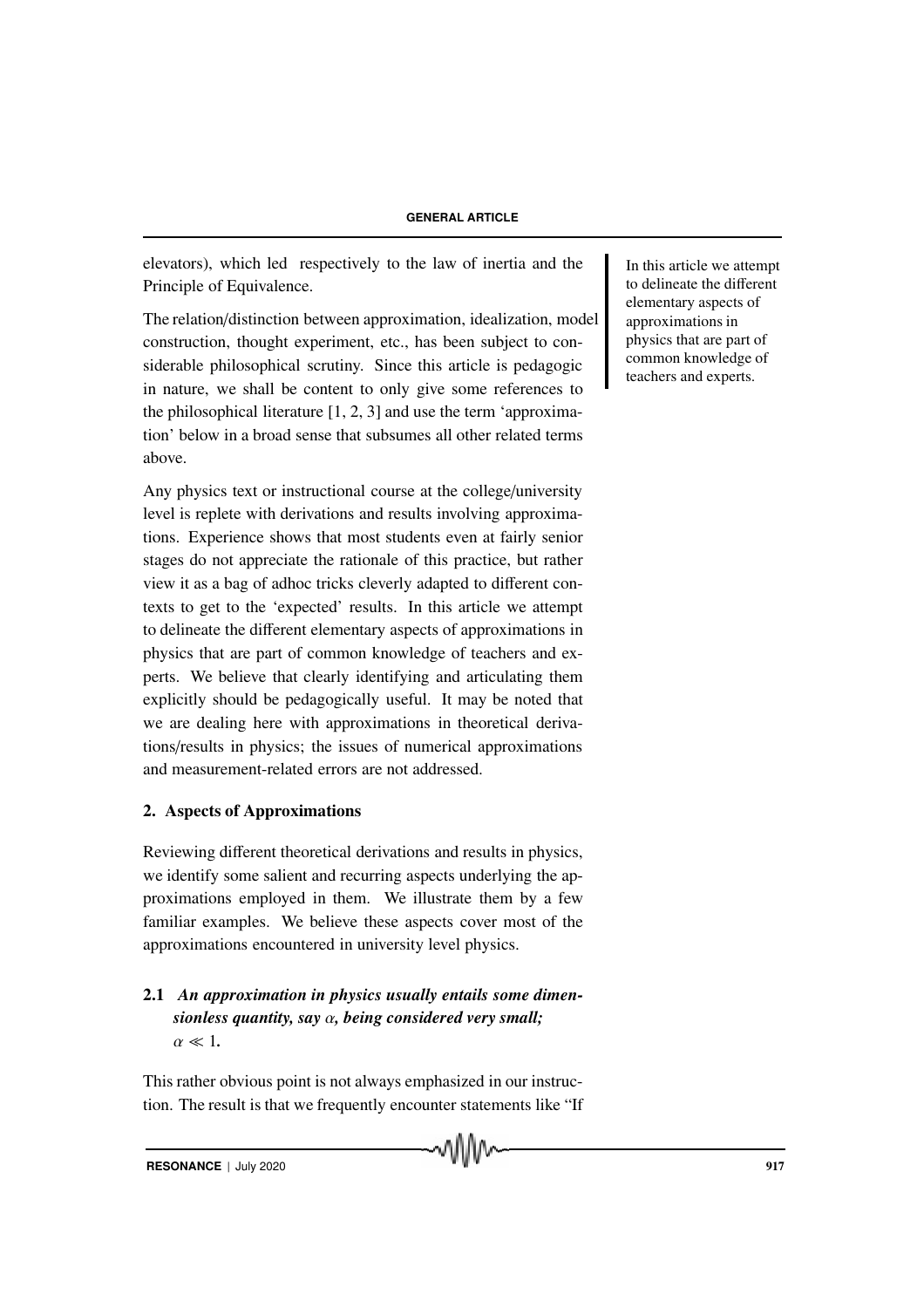the zero of potential energy is taken at the earth's surface, the potential energy of a body at height is *mgh* for small *h*; an anharmonic oscillator is approximately harmonic for small displacement *x*; the Uncertainty Principle  $\Delta x \Delta p \geq \hbar$  has no role at the macro level since  $\hbar$  is too small, the usual treatment of Zeeman effect is correct for weak magnetic fields" and other similar assertions.

The underlined phrases above are evidently flawed since a suitable change of units can make the quantities as large as one wishes. The first statement is easily corrected; replace *h* by the dimensionless *h*/*R*, where *R* is the radius of the earth. The second needs to Note that the  $\qquad$  be phrased more carefully. If *a* is the force constant in the harmonic term *ax*, and *b* the anharmonicity constant occurring in the term say  $bx^3$ , the approximation is valid when the amplitude  $A$ is much smaller than  $\sqrt{a/b}$  or the dimensionless ratio *A*/ ⊥∟<br>/ *a*/*b* is much smaller than unity. Note that the approximation is properly stated in terms of maximum displacement (*A*), and not *x*, which is a variable and hence will always satisfy the approximation criterion for some range of values.

> The third assertion can be debated in physics, but will at least make sense dimensionally if we say  $\hbar$  is much smaller than the typical values of macroscopic angular momenta. The fourth phrase is intended to mean that the magnetic interaction energy of the electron is small compared to its bound state energy in the electric field of the nucleus. In some contexts the same dimensionless ratio  $\alpha$  may be  $\ll 1$  in one limit and  $\gg 1$  in another limit. For a radiating charge-current source, the near field approximation is characterized by  $\alpha = r/\lambda \ll 1$ , and the far field approximation by  $\alpha = r/\lambda \gg 1$ , where *r* is the distance of the observation point from the source and  $\lambda$  the wavelength of the radiation (the latter case may, of course, be described by  $\beta = 1/\alpha \ll 1$ ). In both cases the source dimension *d* is small compared to *r* and  $\lambda$ .

It might be argued that there is no need to be so pedantic and it is obviously understood (though not explicitly stated for brevity) that a dimensional quantity is to be compared with the relevant quantity of the same dimension. However, the relevant quantity to

approximation (of an oscillator being simple harmonic) is properly stated in terms of maximum displacement (A), and not x, which is a variable and hence will always satisfy the approximation criterion for some range of values.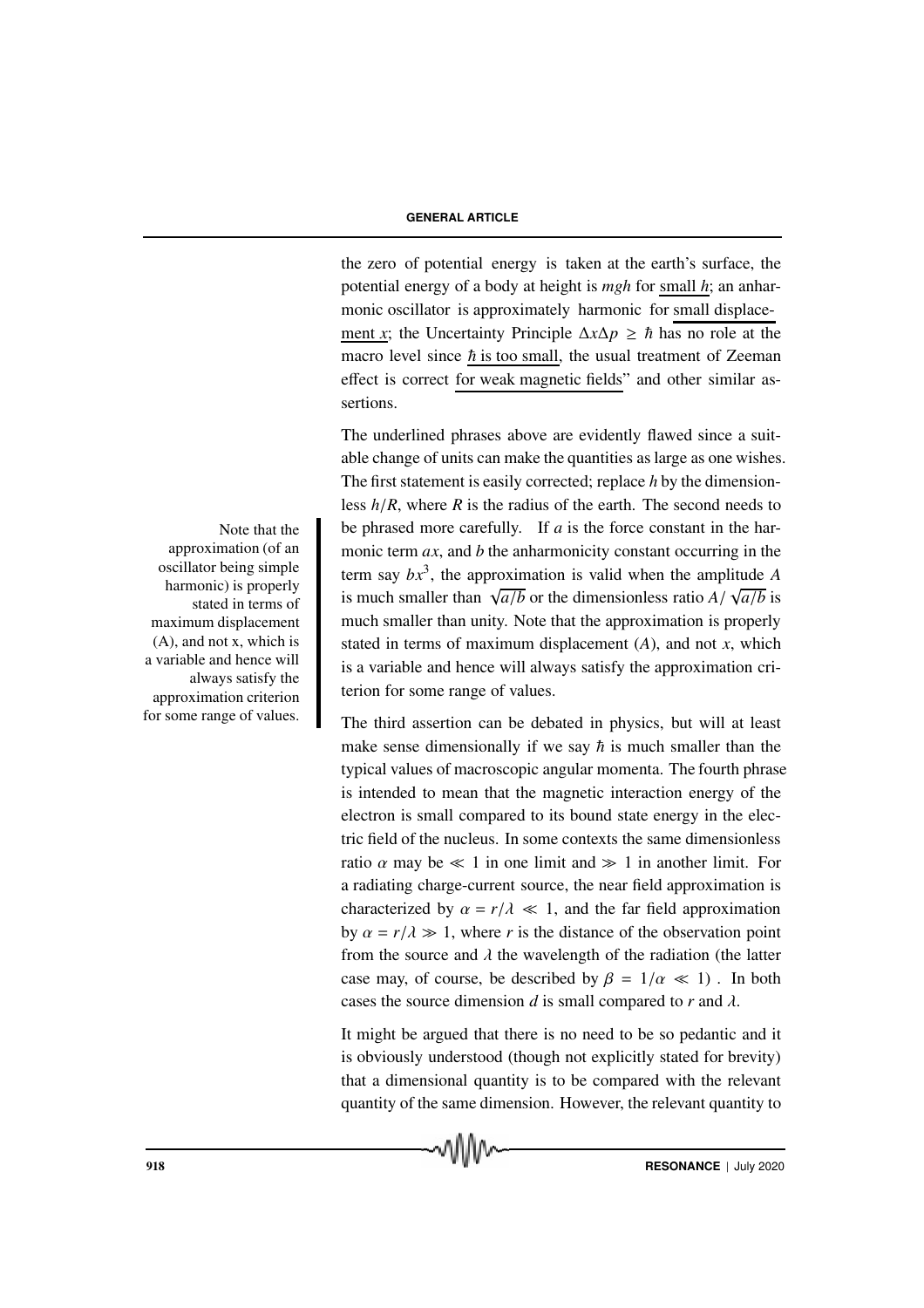compare with, even for simple cases, may not be obvious to many students; for some cases it may in fact require closer examination of the problem. It is therefore best to clearly state the appropriate dimensionless quantity when dealing with an approximation.

## 2.2 *Approximations may entail more than one dimensionless ratios, say*  $\alpha$  *and*  $\beta$ *, to be*  $\ll 1$ *.*

Often, there are two (or more) independent quantities being considered small. For example, a real gas approaches an ideal gas when both the effects of intermolecular forces and the finite volume of the molecules in the gas equation are neglected. For a Van der Waals gas, this approximation is best described in terms of two dimensionless ratios:  $b/\bar{V} \ll 1$  and  $\bar{V}T \gg a/R$ , where *a* and *b* are the gas-specific constants in the Van der Waals eq.  $P = \frac{RT}{\bar{V}-b} - \frac{a}{\bar{V}^2}$ ; connecting pressure *P* to molar volume  $\bar{V}$  and absolute temperature *T*.

Another familiar example is the neglect of Coriolis and centrifugal accelerations compared to the acceleration due to gravitational force (*g*) on the surface of the earth spinning with angular speed  $\omega$ . In the simpler case of equatorial motion with speed  $u$ , we can write  $a = g \pm 2\omega u - \omega^2 R$  (the sign of the second term depending on the direction of motion), whence it follows that the validity of the approximation can be phrased in terms of two dimensionless ratios:  $\alpha = \frac{\omega^2 R}{g}$  $\frac{\partial^2 R}{\partial g} \ll 1$  and  $\beta = \frac{\omega u}{g}$  $\frac{\partial u}{g} \ll 1$ . These are general conditions for neglecting inertial forces compared to the gravitational force on a spinning planet. For the case of earth, the first is true for the known values of the parameters, while the second limits the validity of the approximation in terms of the speed of the body.

Examples abound and it should be useful to be alert about this in different derivations in physics. For instance, the Newtonian limit of Einstein's theory of gravity involves two approximations, the non-relativistic approximation  $v/c \ll 1$  and the weak field approximation  $h_{ik} \ll 1$  (here the gravitational metric tensor is given by  $g_{ik} = \eta_{ik} + h_{ik}$ , where  $h_{ik}$  denotes the small departure

√∖\\∧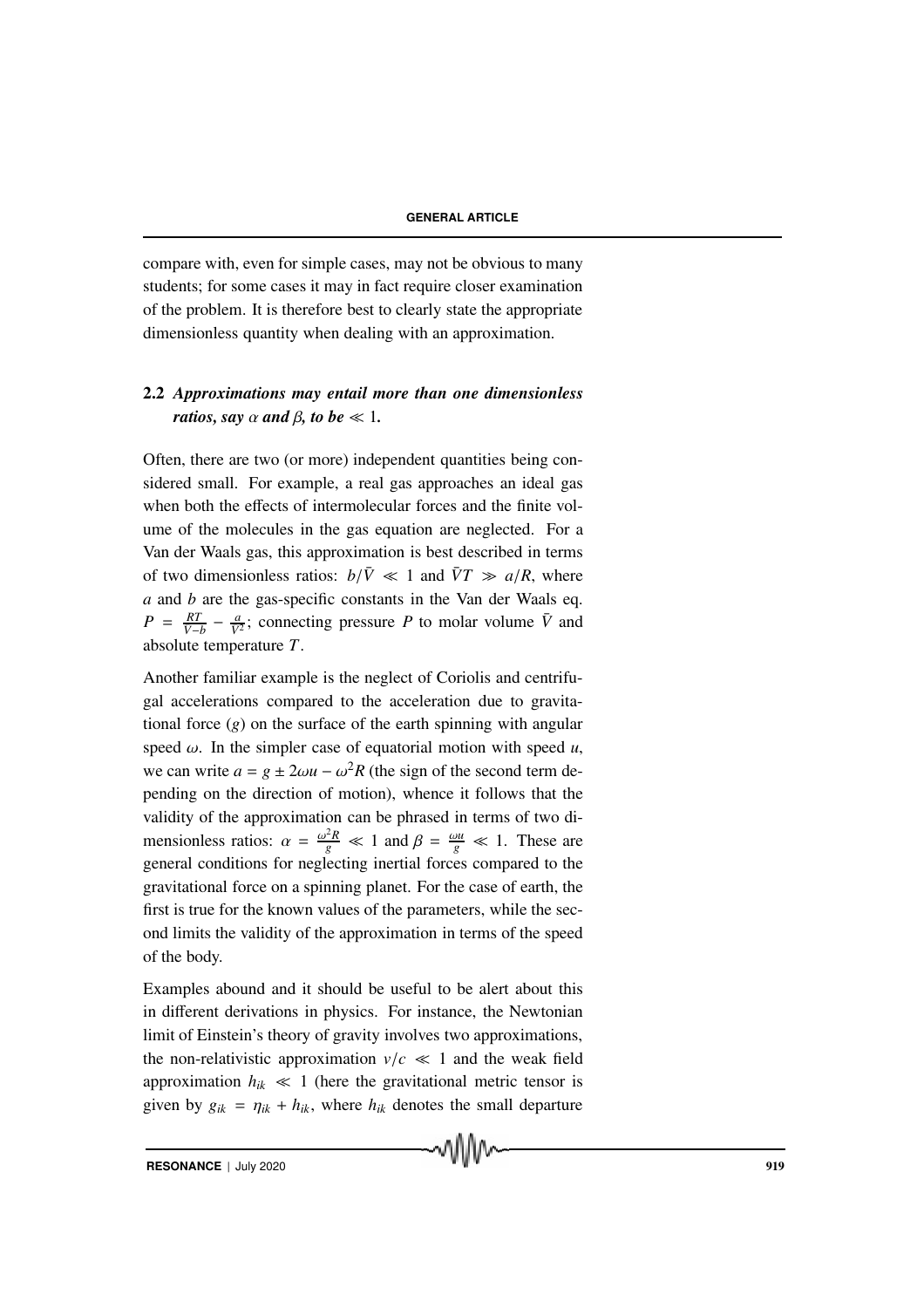that a certain dimensionless ratio  $\alpha$  is taken to be small. To quantify the statement, we need to state to what power of  $\alpha$  is our calculation correct, or equivalently, which power of  $\alpha$  onwards are we ignoring in the calculation.

It is not enough to say from the Minkowskian metric tensor  $\eta_{ik}$ ) [4]. If we use only the second and not the first, the result will be the linearized theory of gravitational waves. If we use only the first and not the second, it would not be much useful since a strong gravity regime should make all motion relativistic, whatever the initial conditions.

> Occasionally, a derivation may involve two dimensionless ratios that involve one common quantity. A well-known derivation in optics gives the separation between two successive maxima in a double slit experiment equal to *D*λ/*d* (*d* being the separation between the slits,  $\lambda$  the wavelength of light and  $D$  the distance of the screen from the slits). The derivation involves the approximations  $\lambda/d \ll 1$  and  $d/D \ll 1$ . Thus the same quantity *d* is comparatively large in one approximation and small in the other. There is, of course, nothing inconsistent, but it is worth noting, for this sort of thing comes up frequently.

> Merely identifying two independent dimensionless ratios say  $\alpha$ and  $\beta$  in a problem does not complete the task. We need to see what function(s) of these is (are) relevant for the approximations we have in mind. Returning to the earth's example, we could define another dimensionless ratio, say  $\gamma = \beta/\alpha = u/\omega R$ . Saying now both  $\alpha$  and  $\gamma$  are much less than unity in a certain situation implies that not only are the two inertial forces negligible but also that the Coriolis force is much less than the centrifugal force. Conceivably, we might then ignore the Coriolis force altogether but retain the centrifugal force to the lowest order.

## 2.3 *The notion of 'order of approximation' is important for proper quantitative characterization of an approximation.*

It is not enough to say that a certain dimensionless ratio  $\alpha$  is taken to be small. To quantify the statement, we need to state to what power of  $\alpha$  is our calculation correct, or equivalently, which power of  $\alpha$  onwards are we ignoring in the calculation. If the approximation involves neglecting terms of order  $\alpha^{n+1}$  and higher powers, the approximation is correct up to order  $\alpha^n$ . To be able to say this, we need to expand every function involving  $\alpha$  in a power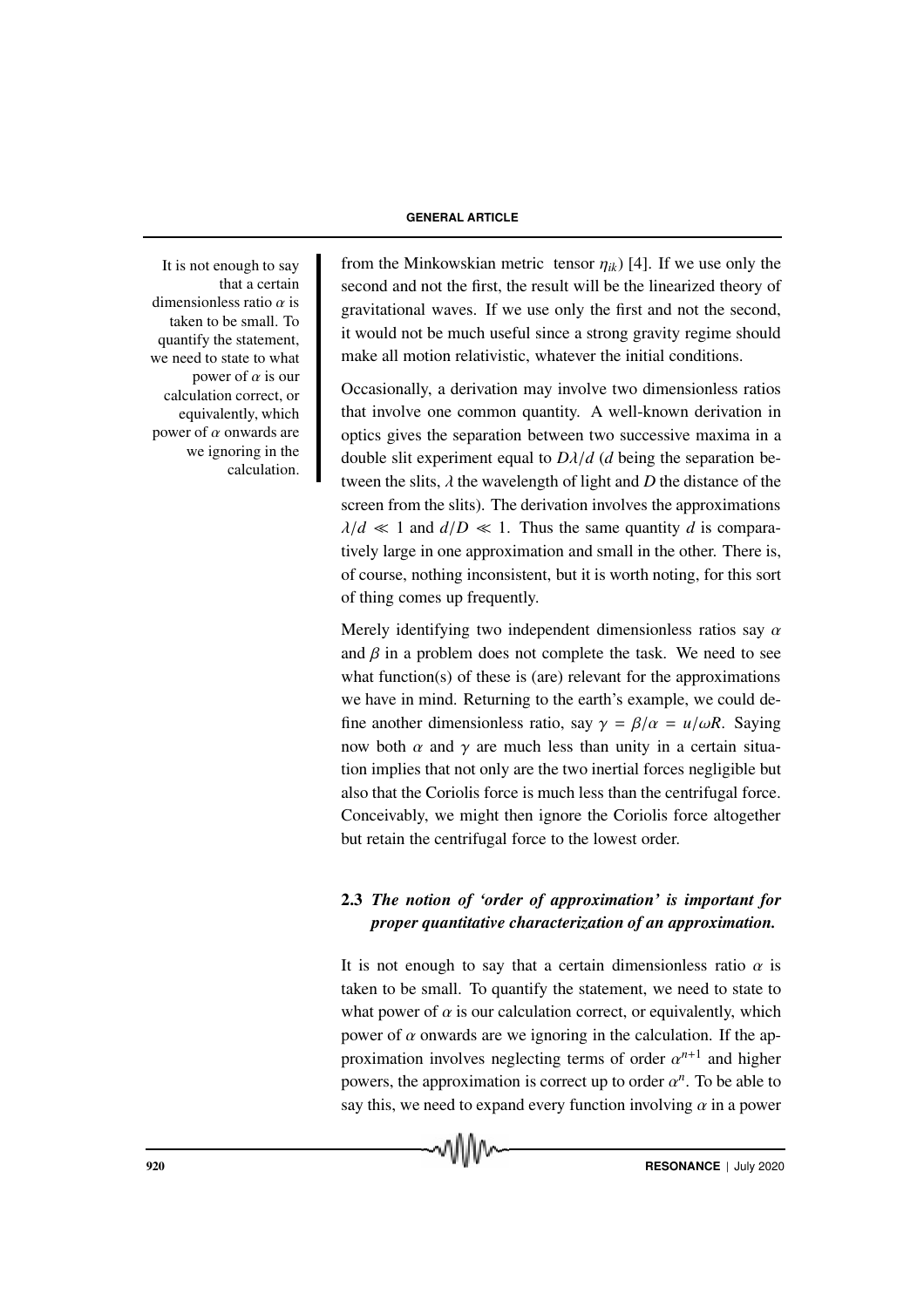series using the binomial series or other familiar series expansions of trigonometric, hyperbolic, exponential and logarithmic functions. [Remark: Incidentally, this also means that the argument of all polynomial and transcendental functions appearing anywhere in a physical equation must always be dimensionless. Only a monomial can have an argument that carries some dimension.]

For example, the correct relativistic formula for kinetic energy of a particle of rest mass  $m_0$  and speed  $v$ ,

$$
K = m_0 c^2 \left( \frac{1}{\sqrt{1 - v^2/c^2}} - 1 \right)
$$

reduces to the Newtonian relation  $\frac{1}{2}m_0v^2$  if we ignore terms of fourth power in  $v/c$  and higher. It is easily seen that the bino-<br>The argument of all mial expansion in this case has no cubic power in  $v/c$ . Thus the Newtonian relation is a correct approximation up to  $(v/c)^3$ , not up to  $(v/c)^2$ , as some might be prone to say. To take an example, suppose the rest mass energy of a particle is 2 MeV. Further let the speed  $\nu$  of the particle be 0.1*c*, where *c* is the speed of light. Then  $(v/c)^2 = 0.01$ . The Newtonian formula then gives kinetic energy of the particle to be 0.01 MeV. The first term neglected in the formula is  $m_0c^2(3/8)(v/c)^4$  which in our example is three fourths of 0.0001 MeV. Clearly, the Newtonian answer is correct up to three not two decimal places. It is better to write it as 0.010 MeV. Likewise, putting  $\sin \theta = \theta$  in the equation of motion of a simple pendulum (which makes the motion simple harmonic) is correct up to  $\theta^2$  not just up to  $\theta$ , since the terms being ignored are  $\theta^3$  and higher. This is why even for a moderately large angle of, say, 15 degrees ( $\pi/12 \approx 0.2618$ ), the approximation is reasonably good (sin( $\pi$ /12)  $\approx$  0.2588), i.e. correct up to two decimal places. [Remark: Saying to what order is an approximation valid is partly a matter of definition. Some may like to equate it to the last power (of the dimensionless ratio) retained in the calculation, while here it is equated to one less than the first power ignored. The latter definition makes more sense as explained in this paragraph.]

If there are two dimensionless ratios  $\alpha$  and  $\beta$ , an approximation

www

polynomial and transcendental functions appearing anywhere in a physical equation must always be dimensionless.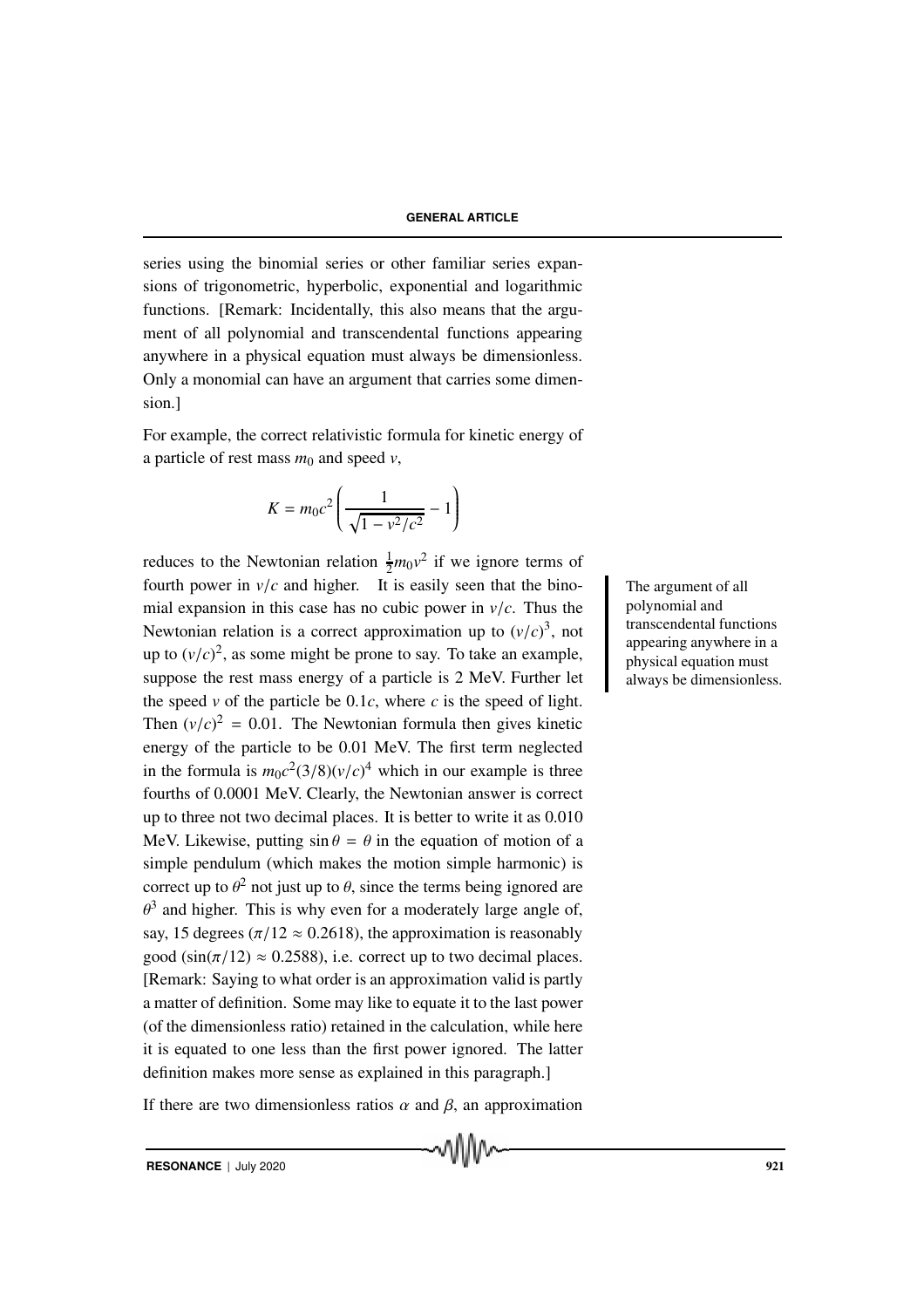may be correct up to different orders in  $\alpha$  and  $\beta$ . For example, the simplest version of Bohr model for hydrogen atom regards the nucleus to be an infinitely massive point object — its role is only to provide the Coulomb force for the orbiting electron. If we wish to estimate the effect of finite mass and finite size of the nucleus, two dimensionless ratios  $\alpha = m/M$  (*m* being the mass of electron and *M* the mass of nucleus) and  $\beta = R/a$  (*R* being the radius of nucleus and *a* the Bohr radius) enter the calculation. Now, an elementary treatment shows that the leading correction due to finite size of the nucleus is of second order in  $R/a$ . On the other hand, the effect of finite mass of the nucleus (regarded as a point object) is exactly known: the energy formula is simply modified by a multiplicative factor  $(1 + m/M)^{-1}$ . Now suppose for the purpose of this discussion,  $R/a$  is of the order of  $(m/M)^{3/2}$ . A numerically consistent approximation including both the effects would then be of second order in *R*/*a* and third order in *m*/*M*. In general, a consistent approximation may involve different orders of terms in the two ratios  $\alpha$  and  $\beta$ .

## 2.4 *Consistency of approximation up to a certain order requires that all terms contributing up to that order (and no higher) be included.*

This theme follows naturally from the notion of the order of approximation discussed above. A nice example can be found in the problem of the fine structure of the hydrogen atom. As we know, Bohr's (non-relativistic) model yields highly degenerate energy levels of the hydrogen atom. The observed hydrogen spectrum, however, shows fine structure which means that this high degeneracy must be split due to some corrections to the Bohr model. One obvious correction is that due to relativistic effects in the energy of levels where the electron is quite close to the nucleus. An elementary treatment in quantum mechanics determines this relativistic correction to order  $v^2/c^2$  times the energy of the original model. However, this does not quite match the observed fine structure. Something is missing.

Now alkali spectra also show fine structure. Since the valence

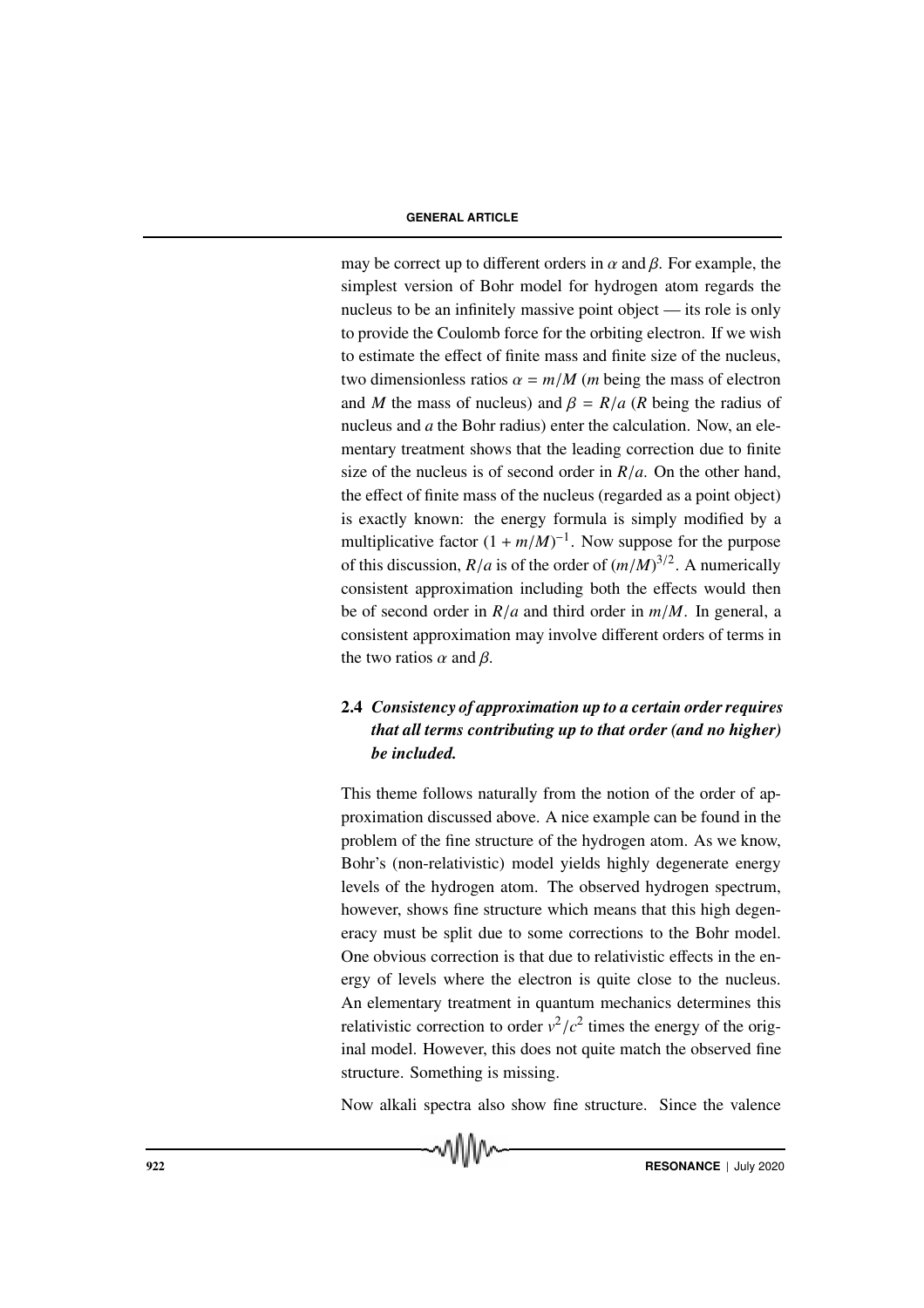electron is far away in this case, this cannot be due to a relativistic correction. It is now known that there is another effect: the spin-orbit coupling, which leads to corrections of order  $v^2/c^2$ . This correction arises because the intrinsic magnetic moment associated with electron spin interacts with the magnetic field seen by the electron in its rest frame due to the orbiting motion of the nucleus (proton in the case of hydrogen).

The two effects when added up for the hydrogen atom still do not agree with the observations. It turns out there is yet another relativistic correction of the same order: that due to the so-called Thomas precession. This arises from the special relativistic kinematic effect that a fixed spin vector in the electron's rest frame precesses in the proton rest frame: the laboratory frame. When all these corrections of the same order are added up, there is good agreement with experiment. [Remark: The history of the idea of spin-orbit coupling is fascinating. After Bohr's model, Sommerfeld introduced relativistic effects in the frame-work of *old* quantum theory and produced a fine structure formula that worked well not only for hydrogen spectrum but also where it should not have worked (!): the alkali spectra. This led to search for a physical effect in alkali atoms that will produce corrections of the same order as relativistic corrections in hydrogen atom. After some twists and turns (that included Pauli's near miss of the discovery of electron spin), it was surmised that the interaction energy due to the spin magnetic moment of electron was the source of this effect, but initially there was confusion since the magnetic field was nowhere to be seen. It was soon realized that transforming to the the electron's rest frame, there *is* a magnetic field with which its spin magnetic moment interacts. This effect when corrected for by Thomas precession finally gave the correct spin-orbit interaction.]

It is one of the many triumphs of the Dirac equation discovered in 1928 that the Dirac Hamiltonian for hydrogen atom systematically reproduces to the order  $v^2/c^2$  these different relativistic corrections, which were obtained in a patchy way earlier [5]:

MM∿

**RESONANCE** | July 2020 923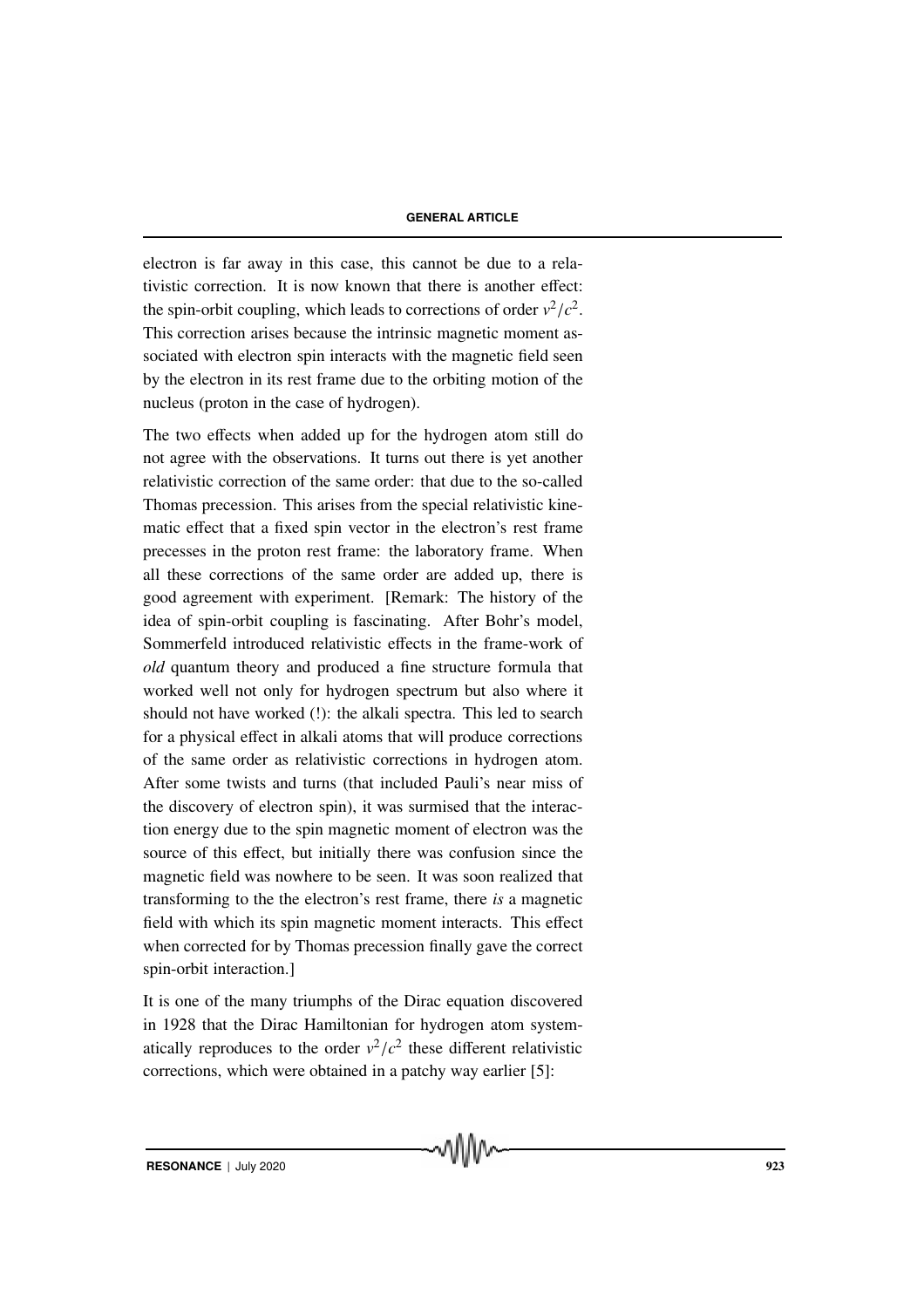theory up to a given order, we must make sure to include all possible effects that contribute to that order. It also does not make sense to calculate one effect to higher orders than the rest.

$$
\left[\frac{p^2}{2m} + V - \frac{p^4}{8m^3c^2} + \frac{1}{2m^2c^2} \frac{1}{r} \frac{dV}{dr} \vec{S} \cdot \vec{L} - \frac{\hbar^2}{4m^2c^2} \frac{dV}{dr} \frac{\partial}{\partial r} \right] \psi(\vec{r}) = E\psi(\vec{r})
$$
\n(1)

To get corrections in a The first two terms represent the usual non-relativistic Hamiltonian, the next term is the kinematic relativistic correction obtained by expanding the kinetic energy relation to include the correction of order  $v^2/c^2$  times the the main non-relativistic term  $p^2/2m$ .

> The fourth term involving the intrinsic spin  $\vec{S}$  and orbital angular momentum  $\vec{L}$  operators, besides the radial derivative of the spherically symmetric potential energy *V*, is found to be precisely the Thomas precession corrected spin-orbit coupling term obtained before by heuristic methods; the last term has no classical analogue. It is easily checked that the fourth and fifth terms are again of order  $v^2/c^2$  times the main term. To do this checking, take *S* and *L* to be of order  $\hbar$  which is of order *rp*. Also note  $\hbar \frac{\partial}{\partial n}$ ∂*r* is like *p*.

> Such examples are scattered throughout the subject. They caution us that to get corrections in a theory up to a given order, we must make sure to include all possible effects that contribute to that order. It also does not make sense to calculate one effect to higher orders than the rest. Thus in the above example, we could calculate kinematic relativistic correction to still higher order since the exact formula for relativistic kinetic energy is known; but it is no use if the remaining terms are also not corrected to that order.

> The importance of the order of approximation cannot be overemphasized. Competing theories may have the same predictions up to a certain order in which case experiments have to be refined enough to go to the next higher order to decide one in favour of the others. For example, though in principle, the notion of 'ether' could have been assessed by experiments measuring first order in  $v/c$  effects, it needed the measurement of possible  $v^2/c^2$  effects (as in the Michelson Morley experiment) to accept or reject it, since a null result up to first order could be accommodated, albeit unsatisfactorily, without abandoning the notion of ether [6]. In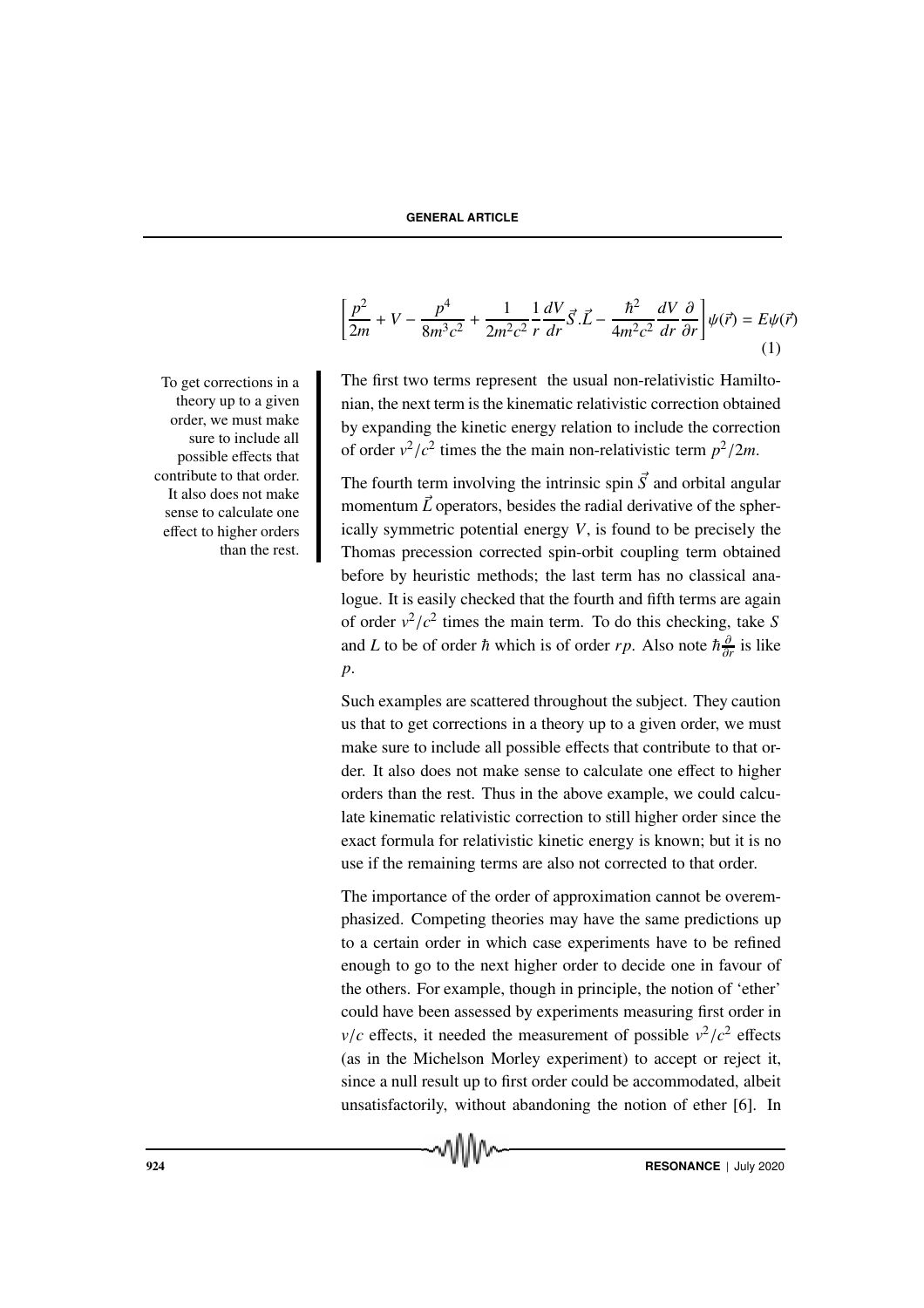

Figure 1. Schematic of a particle moving in a plane.

other words, a theory may be falsifiable only in a certain order of the relevant (dimensionless) parameter, not in a lower order.

A calculation that is algebraically consistent in terms of 'order of approximation' should be usually numerically consistent too. Note, however, that there is an unwritten assumption that the coefficients of terms of successive powers of the dimensionless ratio are of the same order of magnitude numerically. However, this may not always be so. For example, it is possible that, say, two terms contributing in a lower order subtract while those in the next order add up, resulting in the situation that the higher order term may numerically be about the same, or even greater than the lower order term. Such situations need to be handled on a case by case basis.

## 2.5 *The infinitesimal quantities introduced in a calculus based derivation amount to no approximation, since they go to zero in the limit.*

This point is best illustrated by an example. Consider a particle moving in a plane (see *Figure* 1). The angular momentum of the particle is by definition  $\vec{L} = \vec{r} \times \vec{p}$ . For planar motion, the direction of  $\vec{L}$  is normal to the plane, 'up' or 'down' depending on the choice of origin and the sense of traversing the curve in the plane. In the figure,  $\vec{L}$  is normal coming out of the plane. In plane polar coordinates  $(r, \theta, \text{ with origin at O})$  its magnitude is given by  $L = mr^2 \frac{d\theta}{dt}$ . Let us now calculate the area swept by the particle (shaded in *Figure* 1) per unit time.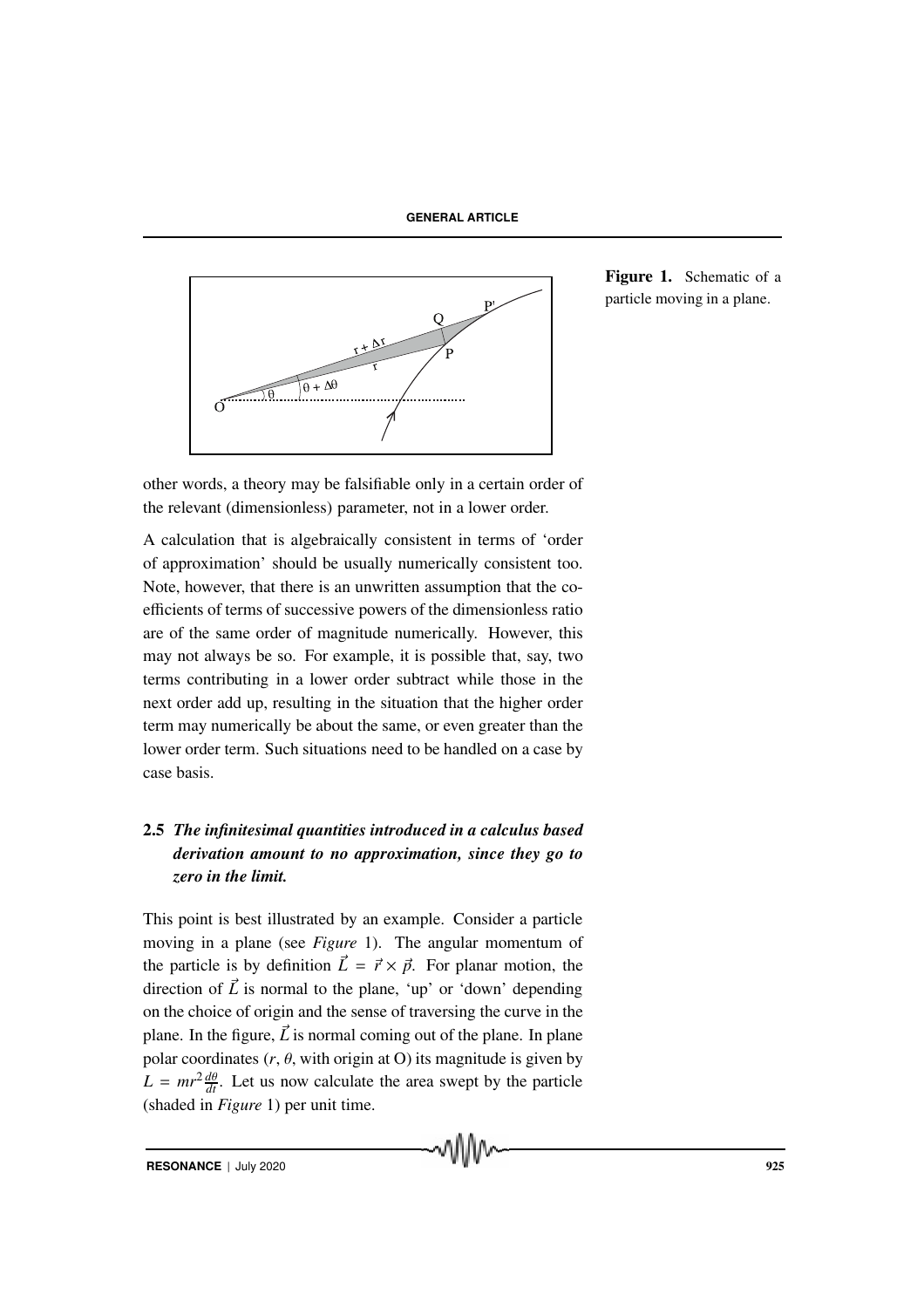The particle moves from the point P to P' in a time interval  $\Delta t$ . Draw PQ  $\perp$  to OP'. For small  $\Delta t$ , P and P' are quite close and the area covered by the portion PQP′ is negligible compared to the area of the △OPQ. Therefore, area swept in time ∆*t* is equal to area of  $\triangle OPQ = \frac{1}{2}$  $\frac{1}{2}$ (OQ)(PQ).

Now  $OQ = r \cos \Delta \theta$  and  $PQ = r \sin \Delta \theta$ , which implies area of  $\triangle OPQ = \frac{1}{4}$  $\frac{1}{4}r^2$  sin 2 $\Delta\theta = \frac{1}{2}$  $\frac{1}{2}r^2\Delta\theta$ , since  $\Delta\theta$  is small. Therefore, area swept in time  $\Delta t$  equals  $\frac{1}{2}r^2\Delta\theta$  and the areal velocity *A* is,

$$
A = \frac{1}{2}r^2 \frac{d\theta}{dt} \tag{2}
$$

Thus we get,

$$
L = 2mA \tag{3}
$$

Is this an exact relation? Having learnt the notion of order of approximation a student might suspect that this result is approximate, since we took sin  $2\Delta\theta = 2\Delta\theta$  and also ignored the area of the portion PQP'. After all, replacing  $\sin \theta$  by  $\theta$  in pendulum motion gives an approximate not an exact result. A moment's reflection shows that here the argument of sine goes to zero in the limit. We retain the first order infinitesimal *d*θ since we are finding the area swept in first order infinitesimal *dt*. The order of infinitesimal must match on both sides. What then justifies the neglect of portion PQP′ ? Arguing along the same line the area of PQP′ is of the order *rdrd*θ. This is a second order infinitesimal (a product of two first order infinitesimals), one order higher than *dt* and the area of OPQ. The ratio of this area to *dt* goes to zero in the limit, so neglecting it leads to an exact, not an approximate result.

In calculus based derivations in physics, we deal with quantities that would be going to zero in the limit (in the example above, areas of both  $\triangle$ OPQ and region PQP' go to zero in the limit); yet we retain some and neglect others. This can be bewildering to a beginning student. The notion of order of infinitesimal is very helpful to understand what is going on in a derivation, and why

∿∧ใ∖ใ∧∽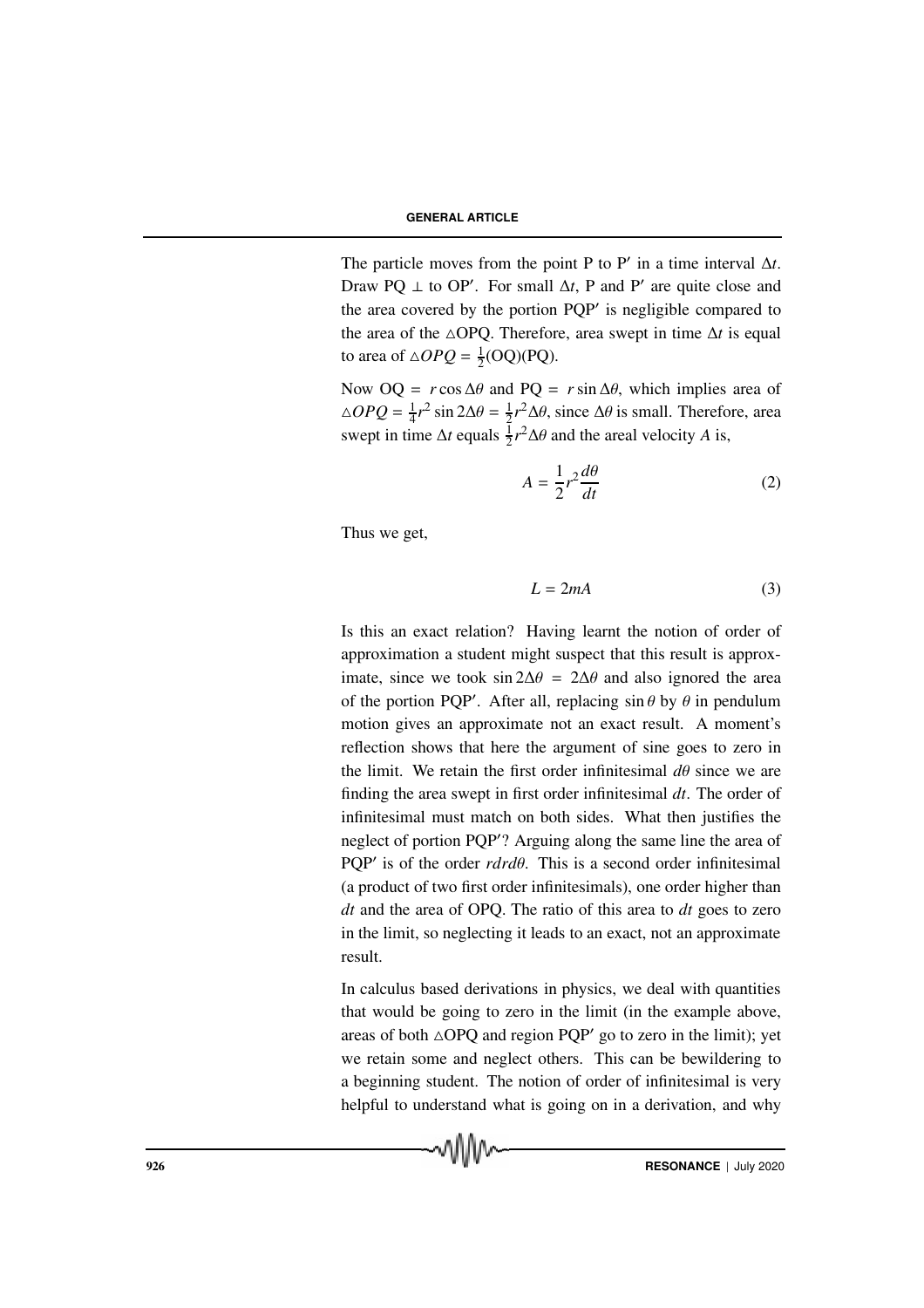at the end the result is exact, subject of course to any simplifying assumptions of the model for which the calculation is done.

## 2.6 *A reasonable estimate of the correction due to several effects together is usually obtained by simply adding leading corrections due to each individual e*ff*ect calculated by neglecting the other e*ff*ects.*

This point is again best understood by an example. In Newtonian theory a planet moves in a fixed orbit (ellipse) in a plane under the gravity of the star. However, if the effect of the gravity of other planets and certain other small effects are taken into account, there is a small correction to the simple theory that results in a precession of the orbit. For the planet Mercury in the solar system, this effect is about 531.1 seconds of arc per century. As is well-known, this theoretical prediction had a small discrepancy from the observed precession of 574.1 seconds of arc (after allowing for the precession of the equinoxes).

Now when Newton's theory is modified to Einstein's theory of gravity, how should one proceed to examine if the new theory explains or does not explain the discrepancy? Should one apply the new theory to the complicated problem of Mercury under the gravitational influence of the star and the other planets? Common sense dictates that since the dominant gravitational influence on Mercury is by the Sun, the effect of the new theory should be first calculated for the simpler situation where the presence of other planets and other small effects is ignored. Remarkably, as was first calculated by Einstein, this gives a correction of about 43 seconds of arc which simply added to the earlier correction explains the observed precession within experimental errors.

The common sense remarked above is nothing but a feel about the order of approximation. If one imagines (unrealistically) doing a calculation in the new theory taking into account the other planets as well, the additional correction to the leading correction would go to higher order. Thus to calculate the total leading correction due to the two effects (planetary perturbations in Newtonian the-

√∖\\\∧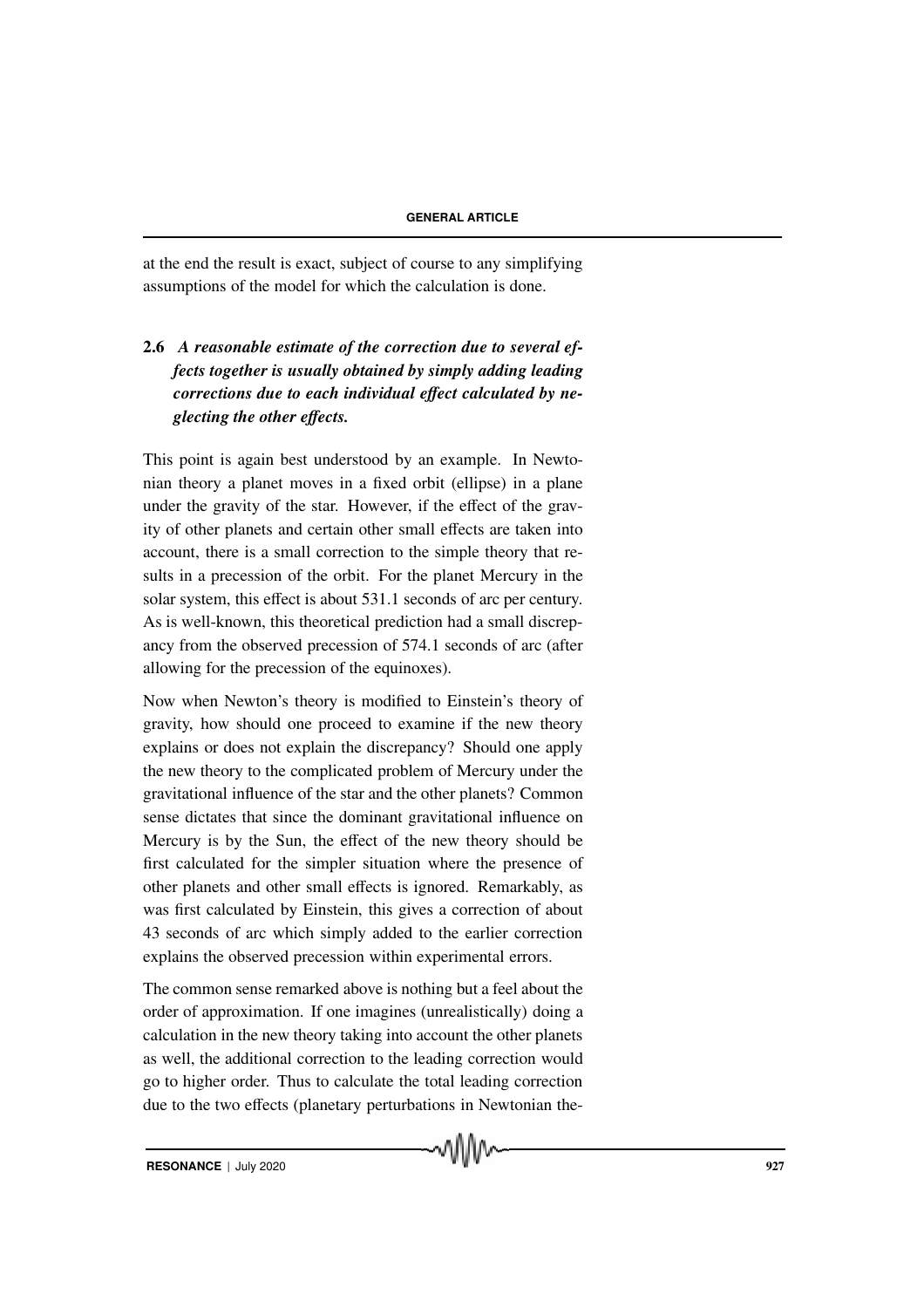leading correction due to the two effects (planetary perturbations in Newtonian theory, and modifiations of Newtonian theory itself), we calculate the correction due to each effect ignoring the other effect, and simply add up the corrections.

ory, and modifications of Newtonian theory itself), we calculate the correction due to each effect ignoring the other effect, and simply add up the corrections.

To calculate the total We do not need to go to this advanced example to appreciate the point. A simple pendulum in the small amplitude approximation has a period that is independent of amplitude, if we ignore air resistance. Now suppose we wish to estimate the correction due to large amplitude as well air resistance. As a first approximation, it is sensible to estimate the leading correction due to non-negligible *A*/*l* (*A*: amplitude, *l*: length of pendulum) ignoring air resistance, estimate the correction due to air resistance ignoring the first effect; and add up the two corrections.

> To examine this point a little better, suppose  $\alpha$  and  $\beta$  are the dimensionless perturbation parameters for the two effects, and the leading corrections are in the first order. Then the coupling correction of the two effects is likely to be of order  $\alpha\beta$  while the sum of the uncoupled corrections is  $\alpha + \beta$ . The coupling correction is then of a higher order and can be ignored. We can rule out the possibility of the coupling correction to be of the type  $\sqrt{\alpha\beta}$  on the reasonable (though perhaps not rigorously provable) grounds that a perturbed solution is unlikely to contain non-analytic functions like square root terms in the basic perturbation parameters. However, if it so happens that the leading corrections appear in second order only (i.e. are of order  $\alpha^2$  and  $\beta^2$ ), it is conceivable that the coupling term may be in the same order ( $\alpha\beta$ ), which then cannot be ignored. Excepting such special circumstances, the procedure stated in the theme seems sensible, especially if the two corrections do not differ greatly in their orders of magnitude. It, however, needs more rigorous justification than is given here, depending on the problem at hand.

### 3. Concluding Remarks

The preceding discussion was aimed to highlight the fact that making valid approximations in physics is a fairly systematic exercise; there is a method in what beginning students might per-

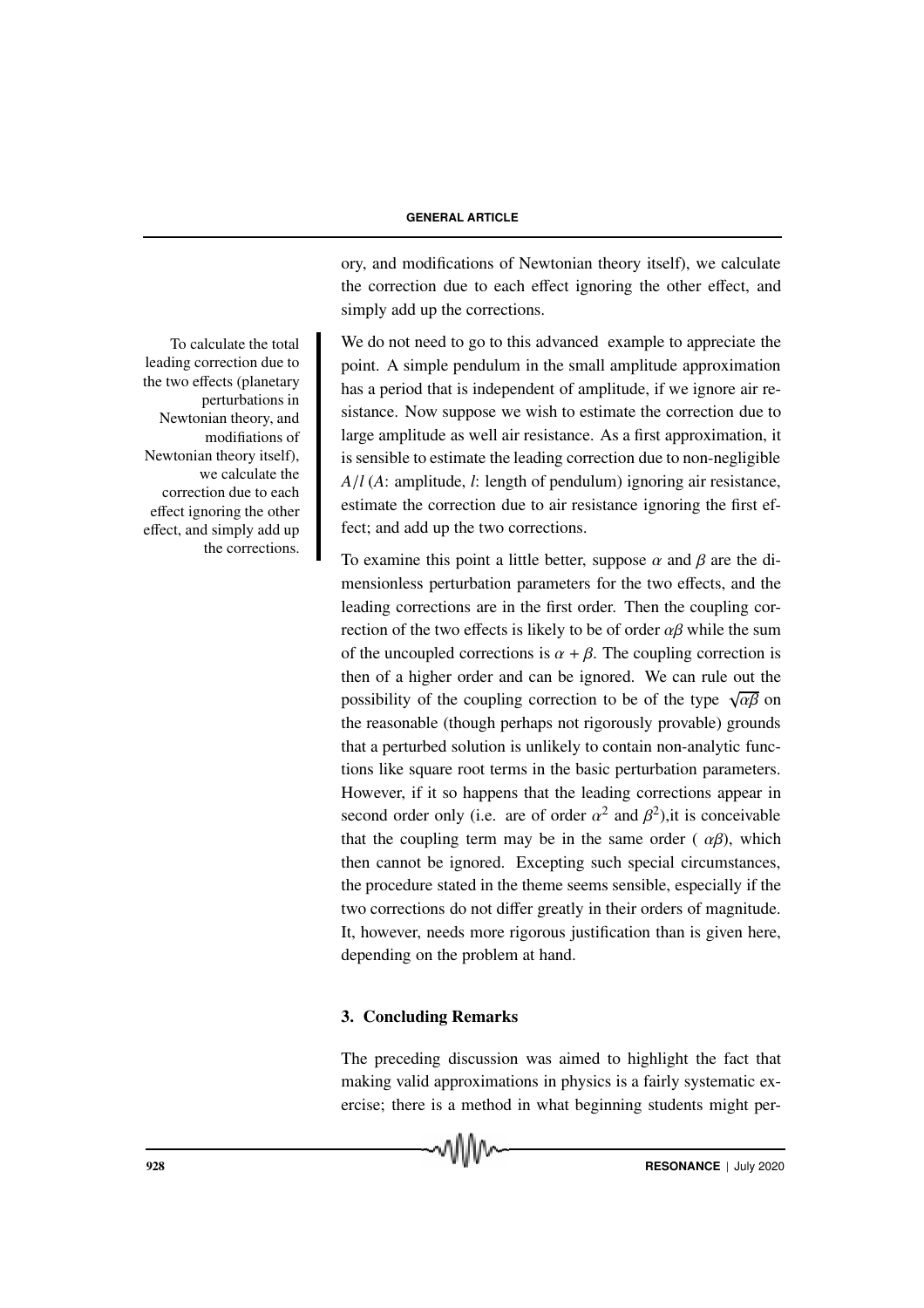ceive to be adhoc. Admittedly, our entire discussion is at a rather Making valid elementary level which misses out several important dimensions of the subject. One important question is: does every approximation in physics involve a dimensionless quantity being considered small? To deal with this question, let us consider several general contexts of approximations in physics:

- 1. The simplest scenario is when an exact result of a theory is available but we need it only approximately. In this case it seems evident that the exact result will need to be expanded as a series (finite or infinite) in terms of some dimensionless quantity and truncated up to the desired order. Examples are the general formula for relativistic kinetic energy or the exact energy formula for hydrogen atom given by Dirac equation; the concerned dimensionless quantities being  $v/c$  and fine structure constant  $\alpha$ , respectively.
- 2. Another situation is when the given problem is not exactly solvable but a closely related one is. This is the scenario for classical and quantum perturbation theories. Examples abound and need not be given here; they can be looked up in standard texts. In this case, the perturbation expansion again involves a dimensionless quantity that relates to the ratio of the perturbation of the quantity to the unperturbed quantity (say, change in the Hamiltonian to the original Hamiltonian ).
- 3. But not all approximations are of these kinds. For example, a frequently encountered approximation is the adiabatic approximation applicable when something (boundary conditions or some part of the system) changes slowly, on a time scale much greater than the time scale of the main dynamics of the system. A harmonic oscillator whose equilibrium point moves slowly over a time much larger than its time period is an example. The well-known Born–Oppenheimer approximation used in molecular physics is another example; here the nuclear motion is much slower than the electronic motion. At the opposite end is the so-called 'sudden approximation' wherein the time scale of the change in boundary conditions, etc., is much smaller than that of the system's dynamical time scale.

approximations in physics is a fairly systematic exercise; there is a method in what beginning students might perceive to be adhoc.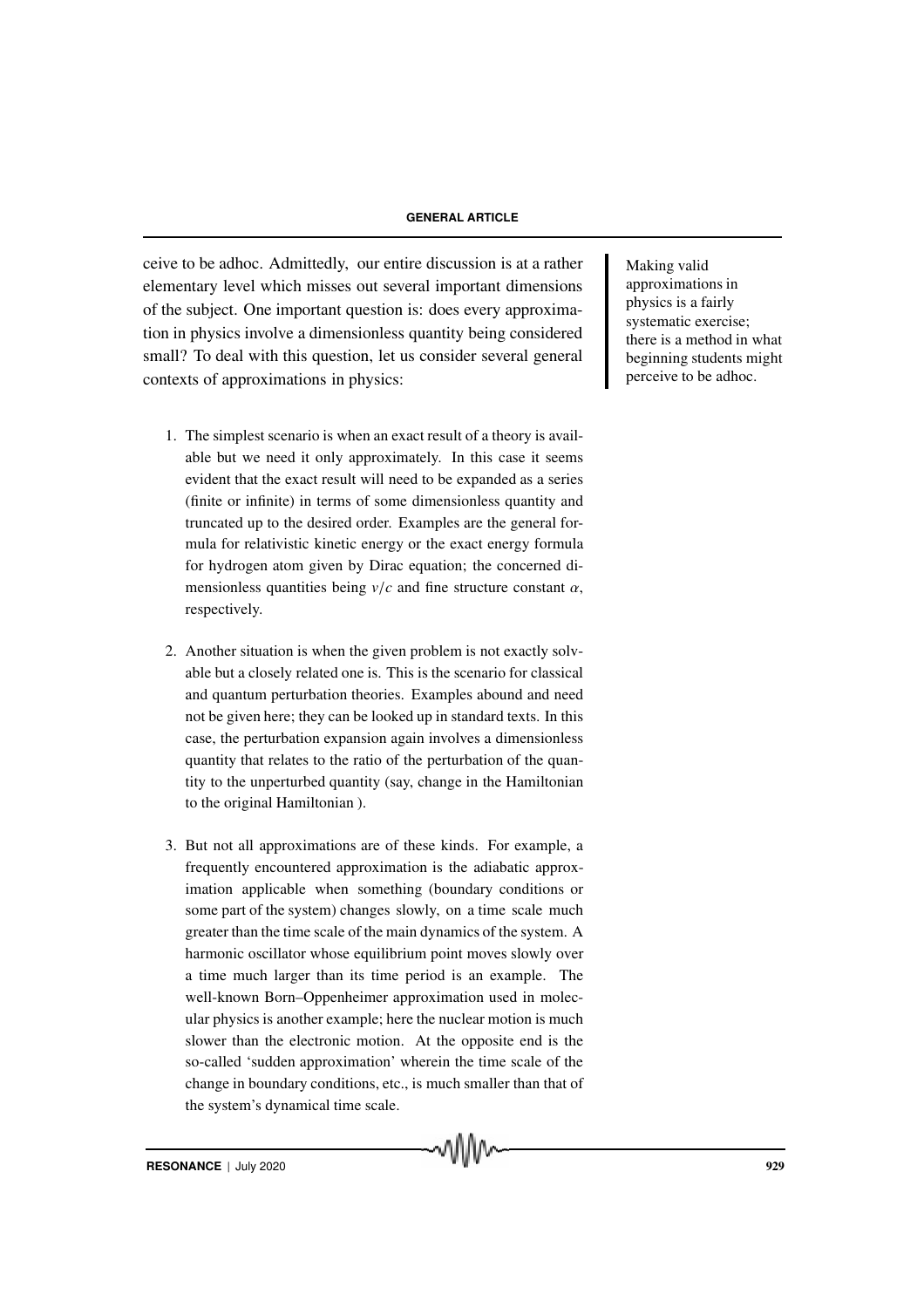contexts of approximations in physics–we may characterize their validity in terms of some dimensionless quantity but it would not be easy to use it for improvement of the approximations.

#### **GENERAL ARTICLE**

This is so for numerous The relevant dimensionless quantity that characterizes such approximations is obvious, namely the ratio of the two time scales. But the approximations may not have a clear framework to obtain corrections in terms of this quantity. This is so for numerous contexts of approximations in physics–we may characterize their validity in terms of some dimensionless quantity but it would not be easy to use it for improvement of the approximations.

- 4. An example of a very different kind of approximation is the calculation of the number of microstates  $(Γ)$  of an ideal gas in the macrostate  $(N, V, E - d/2$  to  $E + d/2)$ ; *N* is number of molecules, *V* the volume, and *E* the mean energy with a small width *d*. This statistical mechanical problem actually requires the calculation of ln Γ. We might initially expect the dimensionless quantity *d*/*E* to be the significant determinant of the calculation. It turns out, however, that its value hardly matters for ln Γ! The basic reason can be traced to the fact that the number of states between 0 to *E* increases with *E* at an exceedingly high rate (since *N* is enormously large); for details, see [7]. Thus if we insist on a small dimensionless quantity in this example, it is 1/*N*. But there is hardly a need to consider corrections in terms of this, since *N* is of the order of Avogadro's number.
- 5. Finally, a naive application of the idea of 'approximation in terms of a small dimensionless quantity' can sometimes lead to fundamentally misleading conclusions. For example, we might wrongly think that quantum equations reduce exactly to classical equations in the  $\hbar$  going to zero limit or that there can be no macroscopic quantum effects since the dimensionless ratio of  $\hbar$  and typical macroscopic angular momenta is exceedingly small.

These remarks caution you that this article does not cover the entire variety of approximations used in physics. But the aspects covered here should be useful in a great majority of situations and help a student to be better prepared to handle the more advanced contexts of approximations.

Another dimension that we have not touched upon here involves issues when approximate results of a theory are compared with experimental results or when experiments are used to choose the

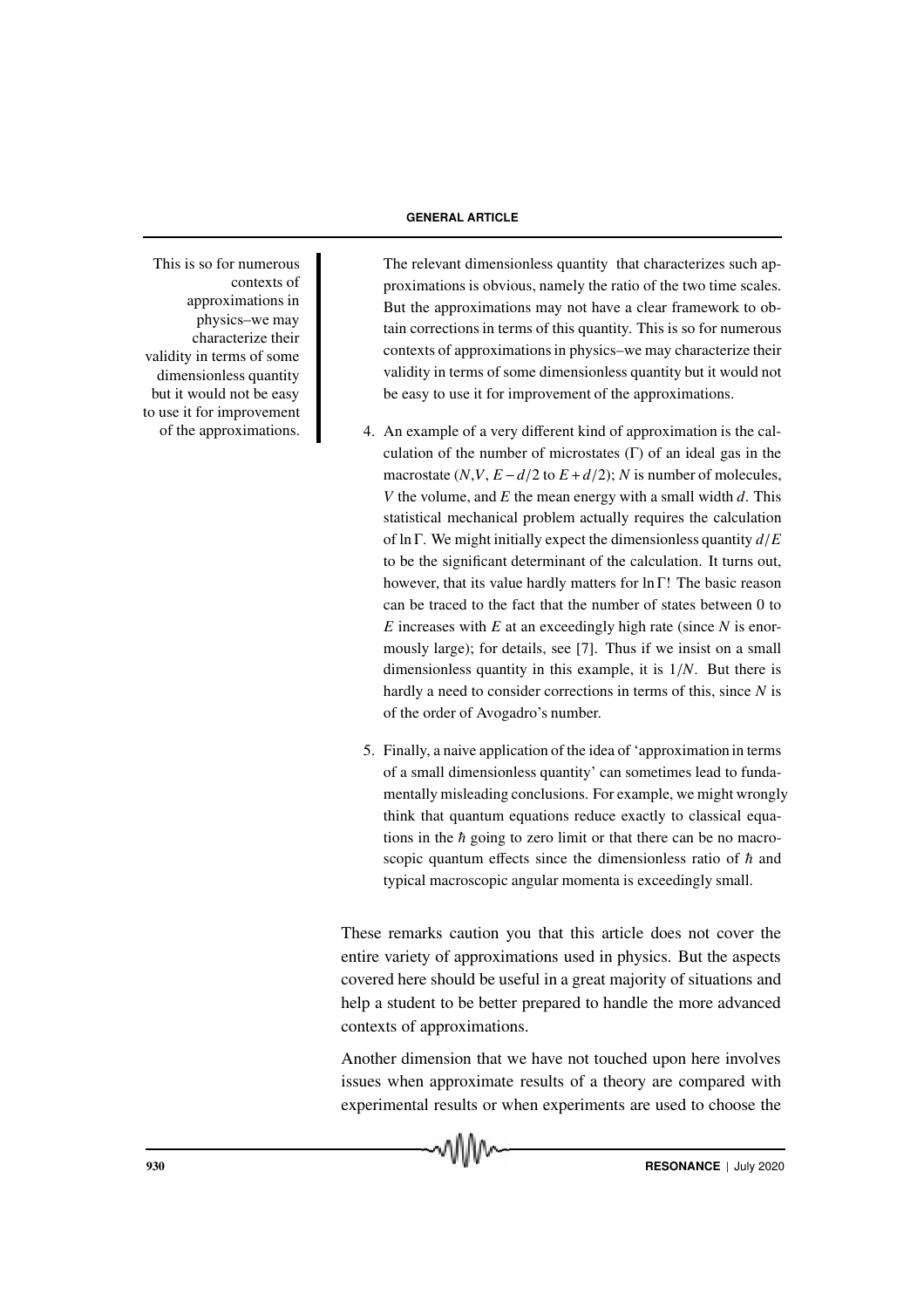best candidate among alternative theories. The estimation of errors due to known and random factors in advanced experiments involves sophisticated techniques of error analysis. Likewise, any theoretical prediction is subject to errors both due to factors internal to the theoretical model (i.e., approximations made in the deductions of the model) and external to it (i.e., the assumptions of neglecting certain physical effects in the very construction of the model.) In theories involving complex and large scale numerical computation, calculation of margins of error is yet another complicated task. All this makes the validity of any claim of Awareness of nuanced theoretical agreement with experiments a highly non-trivial issue. Yet, this has been accomplished to an astonishing degree in several domains of physics.

The validity of approximations has been an issue in the history of physics. Boltzmann, for example, distinguished between two types of approximations: first, in which the neglected terms due to some assumptions in the theory could be of lower order than the final result for appropriate physical systems; and second, in which the neglected terms were of the same order as the terms that led to the final result. The logically untenable second kind of approximations are still made on grounds of simplicity and tractability; see the discussion in [[8]]. Thus in physics practice, exceptionally, approximations may not have proper justification and other reasons, primarily the need to make analytical progress in a theory or to arrive at some insights, are invoked to still pursue with them.

To conclude, though the topic of approximations in physics is deep and all-encompassing, this article elaborates on some of its most elementary aspects, awareness of which can help making it less vexatious to beginning university students, and can also go some way in their appreciating the nature of physics practice. In this sense, it ties up with the current discourse in science education that emphasizes making the experts' implicit knowledge and practices explicit in instruction. For further investigation of students' hurdles in this topic, a diagnostic tool based on the different aspects of approximations in physics discussed here has

MMW

aspects of approximation can help making it less vexatious to beginning university students, and can also go some way in their appreciating the nature of physics practice. This ties up with the discourse in science education that emphasises making expert's implicit knowledge explicit in instruction.